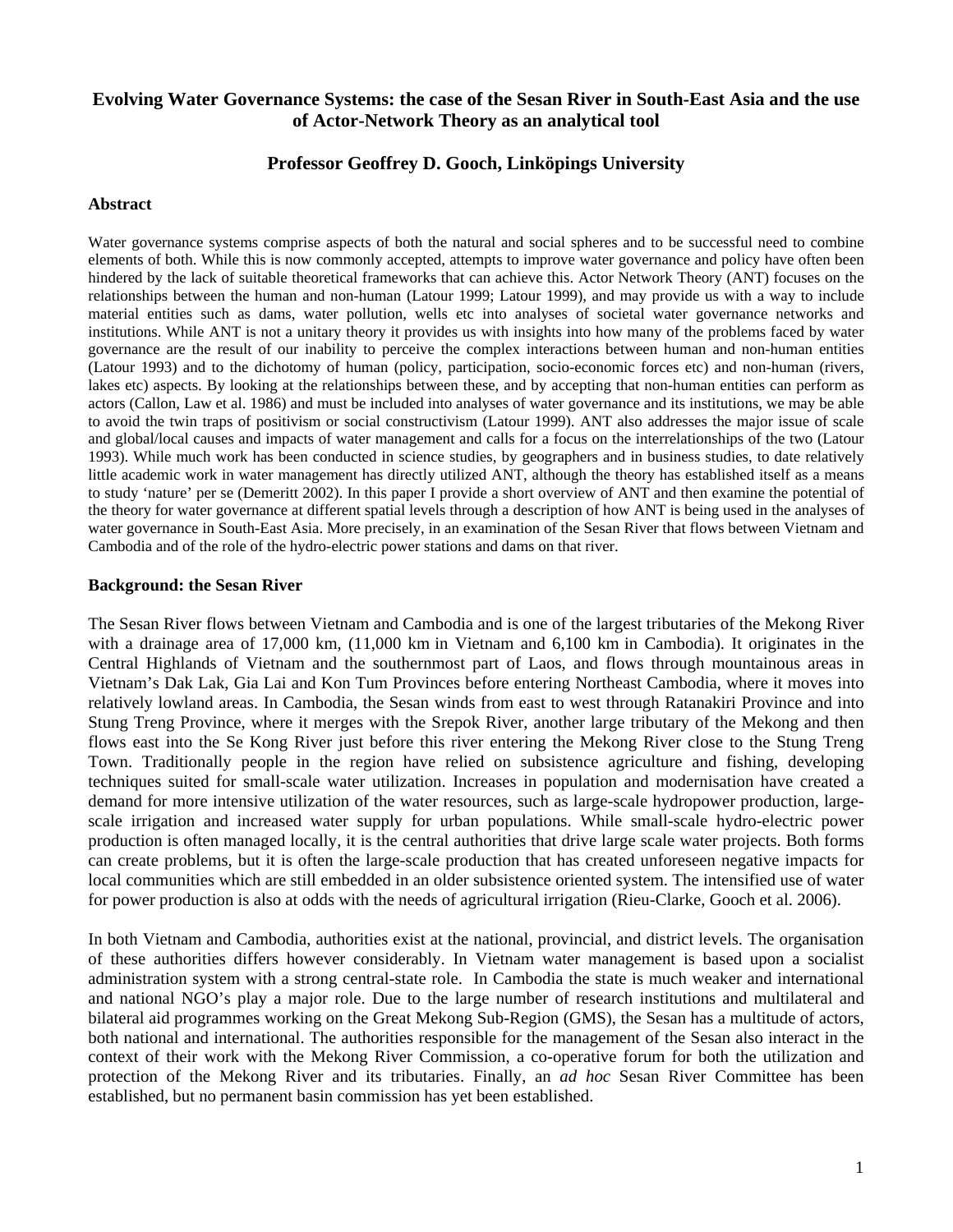The problem facing the governance of the Sesan River is therefore multi-level (national, regional and local authorities are involved), transboundary (the river flows between Vietnam and Cambodia), it involves multiple actors (governmental agencies, NGO's, ethnic minorities etc), competition between different water demands (energy production, irrigation, fishing etc), and it includes complicated technological systems (hydro-electric power production, large dams, energy supply to domestic and industrial consumers). The issue at stake is moreover not simply to *describe* the nature of the problem and the governance system, but also to attempt to *identify* possible solutions to some of the problems facing water governance in the region.

## **Water Governance in the Sesan River**

The main contemporary problem with the Sesan River is that it is heavily modified; there are numerous dams built along the water course on the Vietnamese side of the border and more are planned or proposed (Vietnam Electricity 2007). Therefore, while any analysis of water governance in the region must involve mapping socioeconomic conditions, analysing formal decision-making structures, and gathering data on ecological conditions, these are necessary but not sufficient. In an excellent report from the Stockholm Environment Institute in 2002, it was stated that

'the decision-making process for hydropower site selection in the Se San Basin is a *complex interplay among a range of actors*, exercising their formal mandates but also promoting their own interests, legitimate or otherwise. The actors include national governments (ministries of planning and investment, water resources ministries, ministries of industry etc.); public utilities (Electricity of Vietnam, Electricity Du Lao); the Asian Development Bank; bilateral donors (Sida, Norad, JICA); consultancy and construction companies (SWECO, Halcrow, Norplan, Statkraft); international investors (Nordic Hydropower, owned partly by Statkraft); and equipment suppliers (Öjendal, Mathur et al. 2002).

However, while a large number of traditional, socio-economic actors have been analysed in this and other reports, the role of non-human actants has not yet been sufficiently addressed. The starting point for this study will therefore be the dams themselves; these are at the centre of interest, as it is the dams that have changed environmental flows in a large region and that have resulted in radically different patterns of water supply in the river basin. The demand for energy from the hydro-electric power plants supplied by the dams has also increased and led to a conflict of use between traditional irrigation needs and the needs of electricity for industries and further development in Vietnam, and problems with erratic river flow in Cambodia. In order to understand these changes we need to look at conditions and actors in a broad sense; not only the farmers and industries directly affected by these changes, but also at the global forces that encourage and influence the changes taking place. Using the Actor Network Theory (ANT) approach described in more detail below, we can see that the dams represent more than just concrete structures used to hold back water and generate electricity. They are at the centre of networks that stretch far beyond their geographical vicinities, from the local to the global level, and they influence human activities and behaviour. The dams are the result of international know-how and foreign funding combined with national and local knowledge and demands, and as such they span spatial levels on knowledge from the local to the international. Here we can speak of multi-level networks of know-how, with governments, banks, international organisations, and engineering companies etc constituting different actors. The effects of the dams are also geographically widespread. First there is of course the direct effect of the changes in water regime resulting from changes in water flow. These changes are both quantitative (less water is released for irrigation) and temporal (water is released according to energy needs, not according to the seasons). The changes in water flow also affect agricultural practices and ecological conditions further down the river. However, these changes, which affect the inhabitants of the border region in Cambodia and in other parts of the country, lead not only to changes in natural conditions, but also to changes in forms of livelihood. In response to these changes, international NGO's have become involved, especially in Cambodia, where these organisations work for what they perceive as the good of the local and regional populations. The dams, which in themselves are physical structures, are thus also actors (see below) as their existence results in a wide flora of human, nonhuman and ecological activity at various spatial levels. I will now go on to describe the ANT approach, and how it is being used in the case of the Sesan River. While the use of ANT analysis in water governance is still in its initial stages, this paper will, I hope, help to demonstrate that ANT can provide a contribution to the study of water and environmental governance at all levels from the local to the global, and as such it can also help us to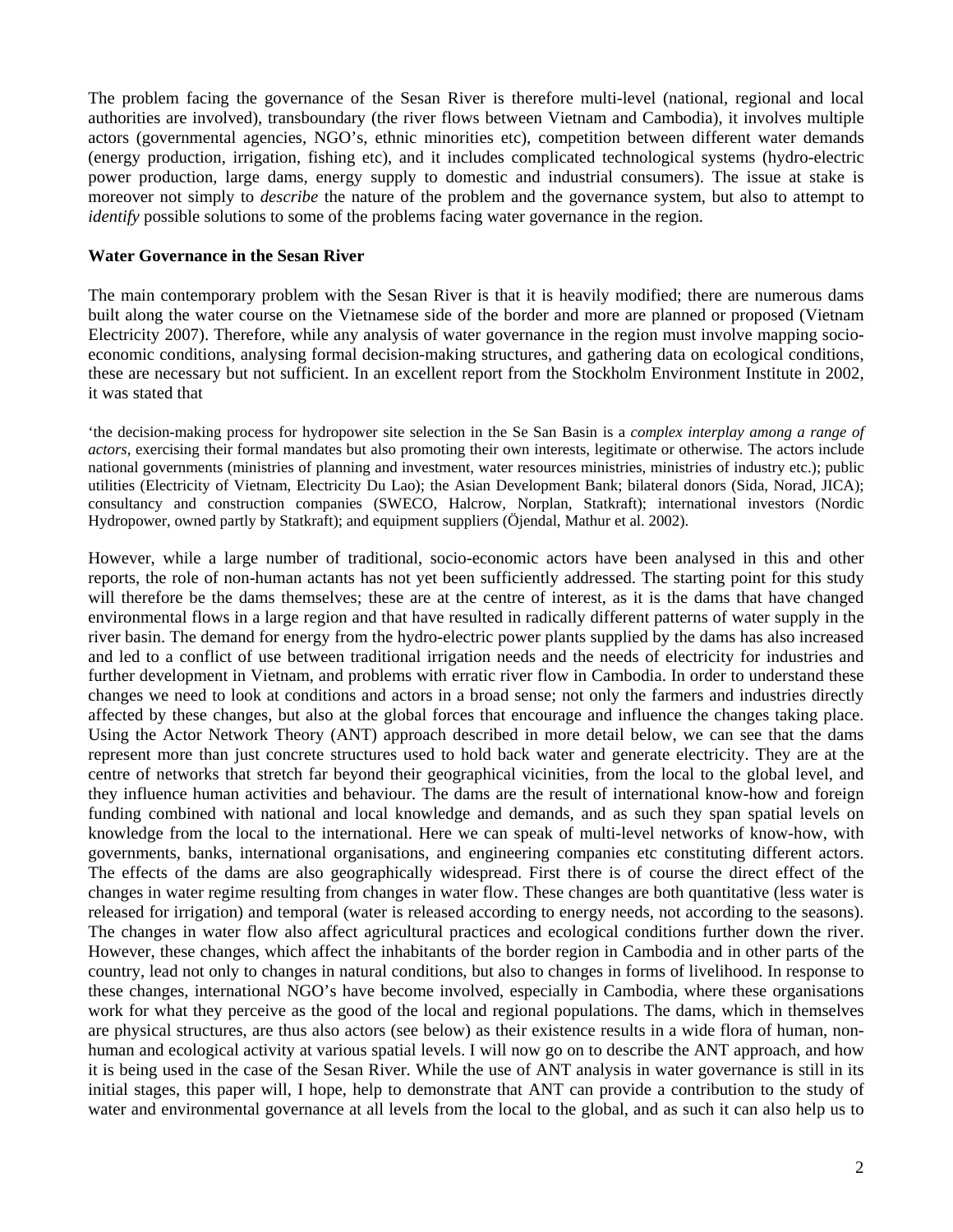understand the interaction of human and non-human actors in water governance. In 1995 The Commission on Global Governance stated that

"Governance is the sum of the many ways individuals and institutions, public and private, manage their common affairs. It is a continuing process through which conflicting or diverse interests may be accommodated and co-operative action may be taken. It includes formal institutions and regimes empowered to enforce compliance, as well as informal arrangements that people and institutions either have agreed to or perceive to be in their interest" (Governance 1995).

ANT includes even more, not only individuals and institutions, public and private, formal institutions and regimes, but also the infrastructure and artefacts that these regimes are built around. ANT challenges the distinctions between local and global, and for ANT, 'there is, therefore, no difference in kind between 'macro' and 'micro' or 'global' and 'local' actors; longer networks can simply reach further than shorter networks' (Murdoch 1997). As these networks can consist of actors and actants at many different spatial levels (Latour 1987), the distinctions between 'local' and 'global' are seen as irrelevant. This leads us to understand that it is of vital importance to follow the network wherever it leads (Latour 1993) and to include all levels within the analysis. In the following sections I will describe the main aspects of ANT that I consider relevant for water governance, and provide examples of how the actor-network around the hydro-electric power (HEP) stations and dams on the Sesan River can be traced.

## **Actor-Network Theory (ANT) and the Sesan River Dams**

Despite constructivist and relativist inroads into the social sciences in the 1990's 'things', non-humans, material objects, rivers, machines, animals, technologies and environmental pollution (not just perceived) *are* important. Constructivism is being challenged by *post-constructivism* (Asdal 2005) and fundamental distinctions between natural and social sciences, people and animals, are being questioned. Actor Network Theory has generated considerable interest in science studies, geography, organisation studies and to a certain extent, environmental studies as a possible means of integrating the 'natural' and the 'social' into the same analytical framework. The potential advantages of this communion of theoretical approaches for water governance can at the present time be seen more as a promise than a fact, but ANT does seem to provide a way to integrate the approaches of the 'natural' and 'social' sciences. Let us begin by looking at one of the central tenets of ANT, that of 'g*eneral symmetry and symmetrical analysis*'. This refers to the necessity for non-human elements (of a network) to be treated analytically in the same way as the social and human elements (Law 1992). This concept of general symmetry is one of the most heavily criticized aspects of ANT (Vandenberghe 2002; McLean and Hassard 2004) and of course it cannot be denied that human actors perceive and act upon their world in ways that non-humans cannot (Bruun and Langlais 2003). However, it is also true that a mixture of human and non-human actors is precisely what we have to deal with in water management (Gooch 2004). This of course raises a difficult question; can hydro-electric power stations, desalination plants, irrigation canals and waste water treatment plants be considered political phenomena in their own right? (Pels, Hetherington et al. 2002) and can there be a 'politics of things' (Winner 1986)? These questions cannot be answered a priori, we need instead to keep an open mind about the roles of different actors, and to be prepared to accept that dams and statistics can play major roles, just as governments and environmental administrators can. Let us return to the case at hand, that of the Sesan River, and start by looking for the cause of the changes in water regimes. As we are concerned with a transboundary river we should of course look at the actors and influences on both sides of the Vietnam-Cambodian border. However, here we will only analyse the Vietnamese network in order to present the theory without all too many complications.

One of the central ideas of ANT is that we should not only look at human aspects of water management, but that also non-human entities such as material objects, organisations and technology must be taken into account, either as actors or in other roles. As a result both humans and non-humans are sometimes referred to as '*actants'*. In this way ANT differs from most other forms of constructivist network analysis, and can perhaps be best described as *post-constructivist* (Asdal 2005). One of the leading figures of the approach is the French scholar Bruno Latour who has written extensively about what he considers an artificial dichotomy between nature and society, and of the necessity of reunion of these two (Latour 1999; Latour 2004). In this respect there are similarities with Foucault's (Foucault 1980) discussion of the artificial division of space into 'nature' and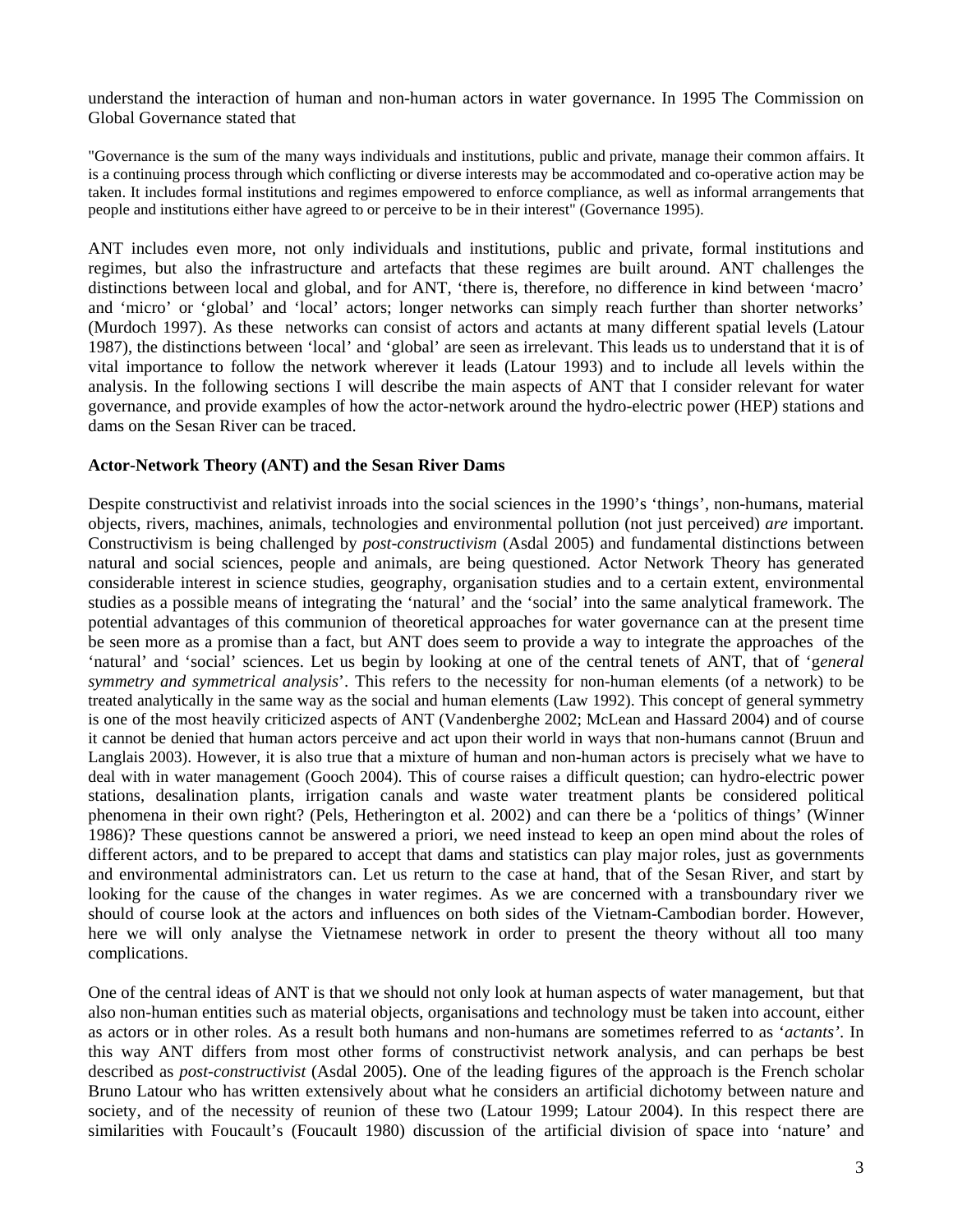'culture' or 'state'. As the concept of *actant* is, as noted controversial, we can begin by tracing the causes of the changes to water flow and river regimes that have occurred on the Sesan. Starting from the changes in river flow, the most obvious cause of the problems experienced by the down-stream, Cambodian actors, it becomes clear that the dams constructed to provide much-needed energy for the growing population and industrial development of Vietnam are at the centre of the controversy.



Figure 1: The Hydro-Electric Dam Networks on the Sesan River, South-East Asia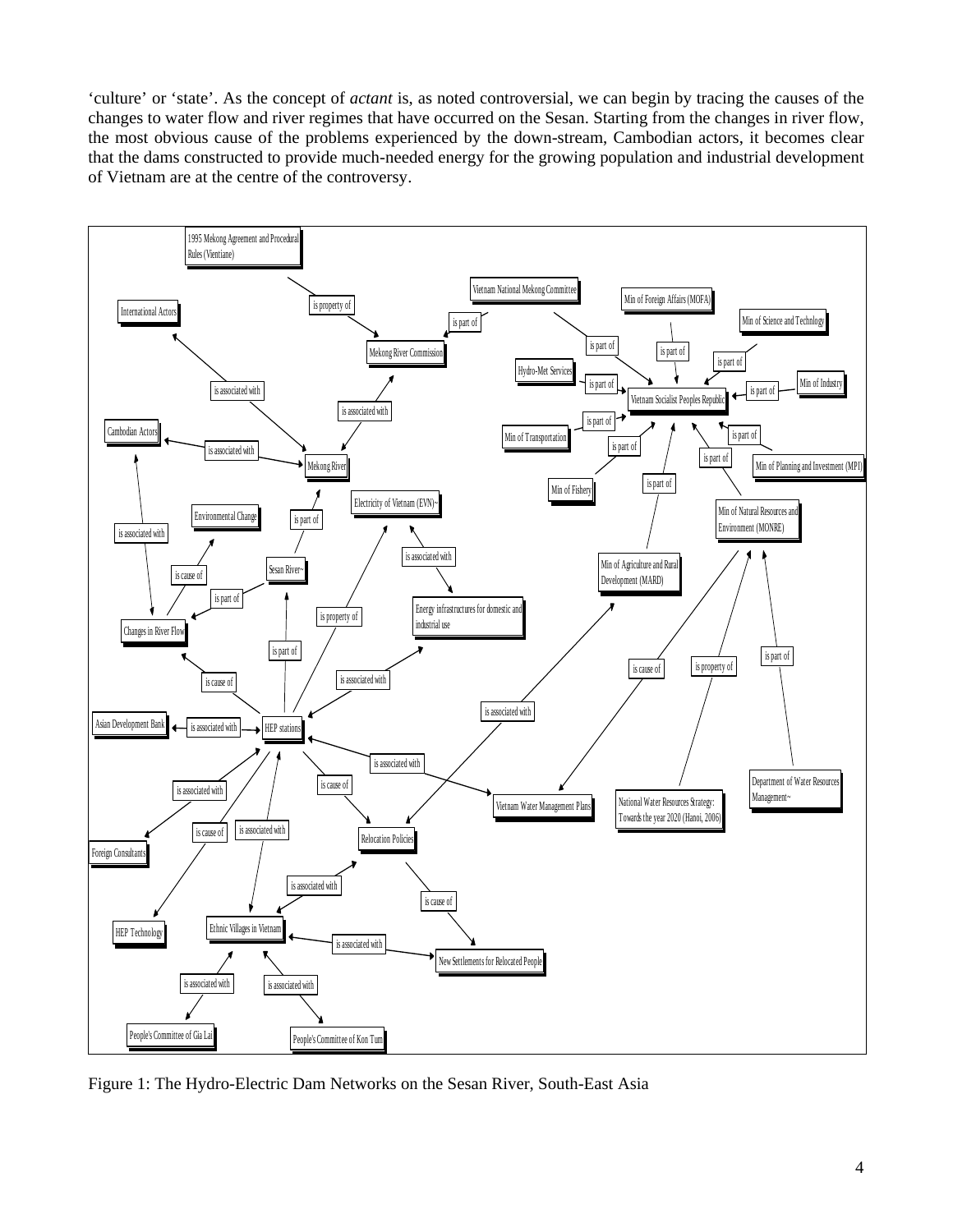The largest and most important, both from the perspective of Vietnam and Cambodia, is the Yali Dam. Construction of the dam began in 1993 and was completed in 1999 ((CRES) and University 2001). The project has four turbines is constructed to produce 720 MW of electricity, far more than the other existing or projected dams on the Sesan such as Se San 3 (273 MW), Se San 4 (330 MW), Pleikrông (100 MW), Thurong Kon Tum (220 MW) and Se San 3A (108 MW) (Vietnam). As can be seen in Figure 1, the HEP dams are part of a network consisting of governmental agencies, ethnic villages, river flow, and relocation policies etc. While it is itself the result of energy demands from a growing and developing population, its effects on both humans and nonhumans, in Vietnam and Cambodia, is considerable. Also, as a major tributary to the Mekong, it also influences water flows in that river; however, precisely because it is a tributary, it does not come under the Mekong River Agreement. We can also see from the network diagram in Figure 1 that the dams, together with various departments and ministries of the People's Republic of Vietnam, are important nodes in the network. The dams can therefore be seen as actants in the network, and as a source of power in both a material sense (power as in energy) and in a political sense (power as in ability to influence others). The concept of power is at the centre of ANT, for as Law notes, 'actor-network theory is all about power -- power as a (concealed or misrepresented) effect, rather than power as a set of causes' (Law 1992) and actors (or actants) gain power through their relations with others in networks, for 'ANT seeks to analyse how social *and* material processes (subjects, objects and relations) become seamlessly entwined within complex sets of association' (Murdoch 1998). As can be seen in Figure 1 a network can stretch far beyond what may appear to be the centres of activities (Latour 1987); the HEP dams are connected both to energy consumption and to resettlement villages in the Central Highlands. They are also connected to water flow in the Mekong River.

It should be noted that the network in Figure 1 is not yet complete; it is part of an on-going analysis and more actants will undoubtedly be included at a later stage, both within Vietnam, in Cambodia of course, and also at other levels. It is important to follow the network wherever it leads (Latour 1993), and distinctions between the local and global are rarely relevant. The need for energy for industrial production is a defining factor of Vietnam's industrialisation and entrance into world markets; changes in river flow and the relocation of minority people's are therefore connected with the production of, for example, training shoes for the Western market. The influences of the dam are both social and physical, and these cannot be separated (Callon, Law et al. 1986).

Actors/actants/ and entities are major elements of the actor-network, and have been described as 'any element which bends space around itself, makes other elements dependent upon itself and translates their will into a language of its own' (Callon and Latour 1981). Actors do not, however, hold power by themselves, they only do so through their relations with others (Foucault 1980; Latour 1987). Actors can be seen as nodes in a network (or networks) and actors as an 'entity that interacts with other actors or serves as an intermediary between actors (Combera, Fishera et al. 2003). In the case of the HEP dam network it can be seen that there are a number of nodes, among them the Government of Vietnam and the dam itself (see Figure 1). ANT claims that the form and attributes that actors have are dependent on their relations with other entities (Law and Hassard 1999) and that actors and entities can be either human or non-human; the properties of entities (human and non-human) will also be dependent on their relationships in a network (Healy 2004). As the term 'actor' is usually associated with human actions the term 'actant' is sometimes used to signify non-human influences, and here the dam will be called an actant, not actor. In order to map the network, Latour has suggested that we should simply 'follow the actors' (Latour 1993) and keep an open mind as to which entities exist and to their importance and role in the network. In practice, this involves looking at the relationships that the dam has, with humans and with nonhuman entities. Figure 1 demonstrates that there are many such relationships in the dam network. Here we can see that the network also consists of both social structures and associations with other non-human entities. Latour (Latour 1996) claims that social structures are in themselves not solid enough to frame durable interactions and hold social reality in place. Human sociality must be combined with nonhuman entities. The HEP network is composed of different categories of people, bureaucrats, scientists, politicians, NGO's in Cambodia, and civil society. We could also include engineers, businessmen and women, and financial institutions. The network also includes statistics, documents, reports, and infrastructures for the transportation of energy, the organizational structures of the international organizations involved as well as the fish, aquatic animals and crustaceans in the Sesan River.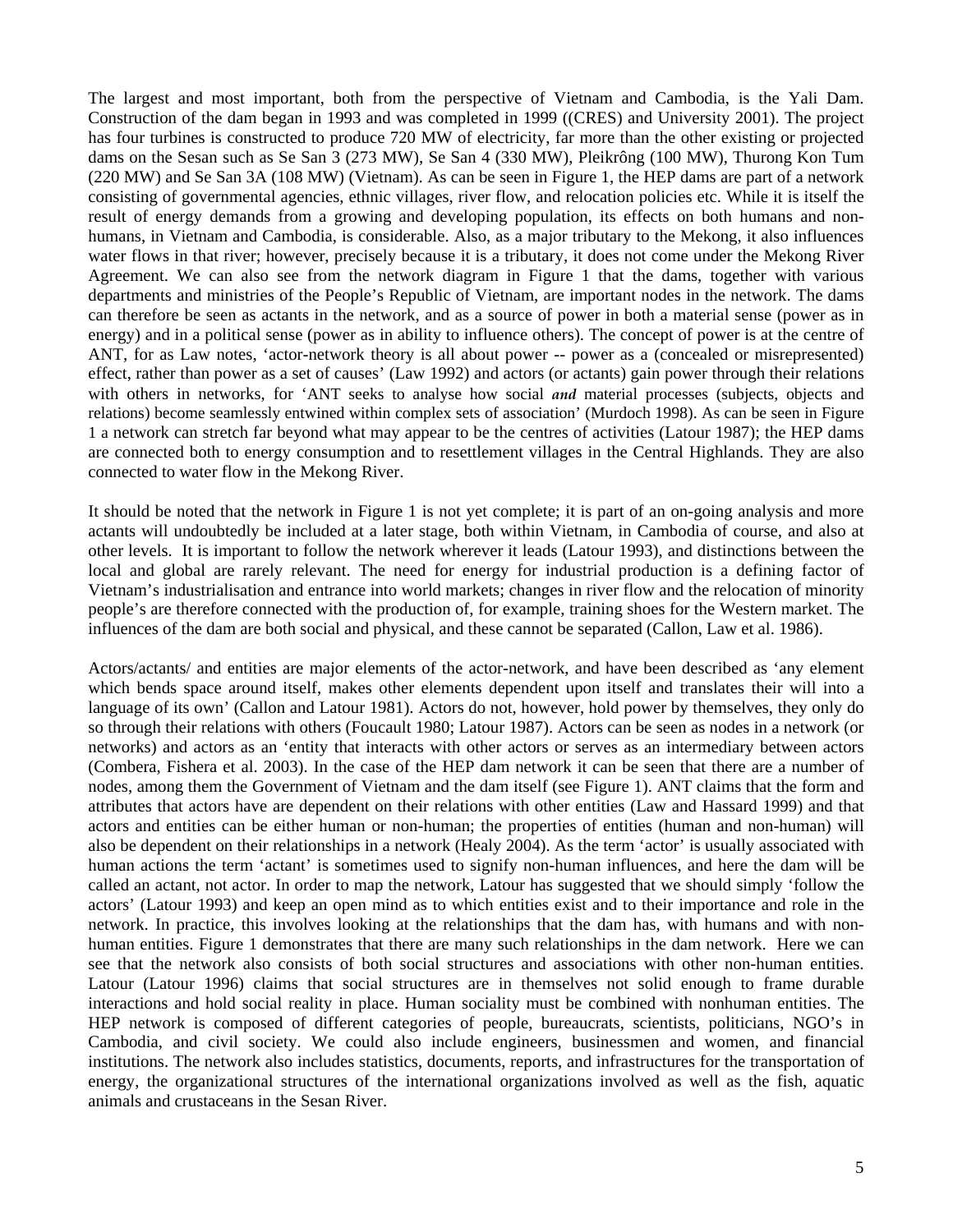Let us move on to the question of how networks are formed? ANT claims that this occurs through *translation*, which is 'all the negotiations, intrigues, calculations, acts of persuasion and violence, thanks to which an actor or force takes, or causes to be conferred on itself, authority to speak or act on behalf of another actor or force' (Callon and Latour 1981). Translation is seen as an on-going struggle over power, and through translation an actor persuades others to accept his/her/its view of the world, and becomes the main representative of this view, able to speak for the network and to define its goals. Looking at the HEP dam network it becomes apparent that as yet there is no completed process of translation. The Vietnamese authorities state that there were initial problems with erratic water flows during the building process of the Yali Dam and first period that the dam was active, but that these problems have now been solved (personal communication, EVN, Hanoi), while an alternative translation is provided by Cambodian authorities and international NGO's. For example, a report by The Fisheries Office, Ratanakiri Province, Cambodia, states that 'approximately 20,000 people in 3,500 families in Ratanakiri Province have experienced serious ecological and socio-economic impacts as a result of the over US\$ 1 billion Yali Falls dam' (The Fisheries Office and The Non-Timber Forest Products (NTFP) Project 2000). A report by the 3S Rivers Protection Network claims that '722 households composed of 3,545 people (including 1,800 women, from 17 villages and 8 communes located along the river's four districts) have abandoned the Sesan River in order to live in upland mountainous areas', and that 'The main reason why many communities have chosen to abandon their homes and a village located along the Sesan River is due to the river's frequent flooding' ((3SPN) 2007). The cause of the problems is said to be the dams on the Sesan, and the report also states that '(T)he future of the dam-impacted people remains a great concern, because thus far there has yet to be an effective mechanism or solution practiced in resolving the negative impacts caused by the dams' ((3SPN) 2007). A report by Center for Natural Resources and Environmental Studies (CRES) Vietnam National University ((CRES) and University 2001) also points out that the Yali Dam has created problems for local ethnic peoples in Vietnam, and that the resettlement policies have not always been a total success. The Vietnamese authorities see with suspicion on the Cambodian NGO reports, while the NGO's themselves have little trust in the Vietnamese claims of relatively small negative effects of the dam.

Can then ANT provide water governance with a useful tool for analyses? The ways that ANT have guided the analyses of the Sesan River, taking as a starting point the HEP dams, seems to indicate that the answer to this question is a qualified 'yes'. The approach of considering both human and non-human entities in the network seems sound. Yet the positioning of the dams as actants is controversial, especially from the perspective of symmetry, as 'from a methodological view, the challenge facing ANT researchers is to produce accounts that are sophisticated yet robust enough to negate the twin charges of symmetrical absence or symmetrical absurdity.'(McLean and Hassard 2004).

# **ANT in Water Governance – the way ahead?**

There is as yet, with some exceptions (Swyngedouw 1999; Burgess, Clark et al. 2000; Campbell 2005) a limited amount of work that uses an ANT perspective on the issue of water governance. While an integrated approach to water management has now become conventional wisdom, there are few studies that successfully combine the human and non-human aspects of the issue. This may seem surprising but on the other hand 'everything has been studied by social scientists everything, that is, except laboratories, executive rooms, computers, engineers and weapon systems' (Latour 1991; Asdal 2005). So what exactly *do* we social scientists study in water governance? Policy formulation by politicians, public participation and NGO's, the communication between different (human) actors, the laws regulating water, the economics of water use, the 'social construction' (sic) of nature, yes. But we seem to have conducted few studies of the technical processes that are part of the reality for engineers, energy suppliers and construction workers. We also seem to have generally ignored the ways in which infrastructures mould our world and our ability to create successful water governance systems. While ANT cannot be expected to rectify these deficiencies, it may help us to understand better the interaction of human and non-human actants in water governance networks.

### **References**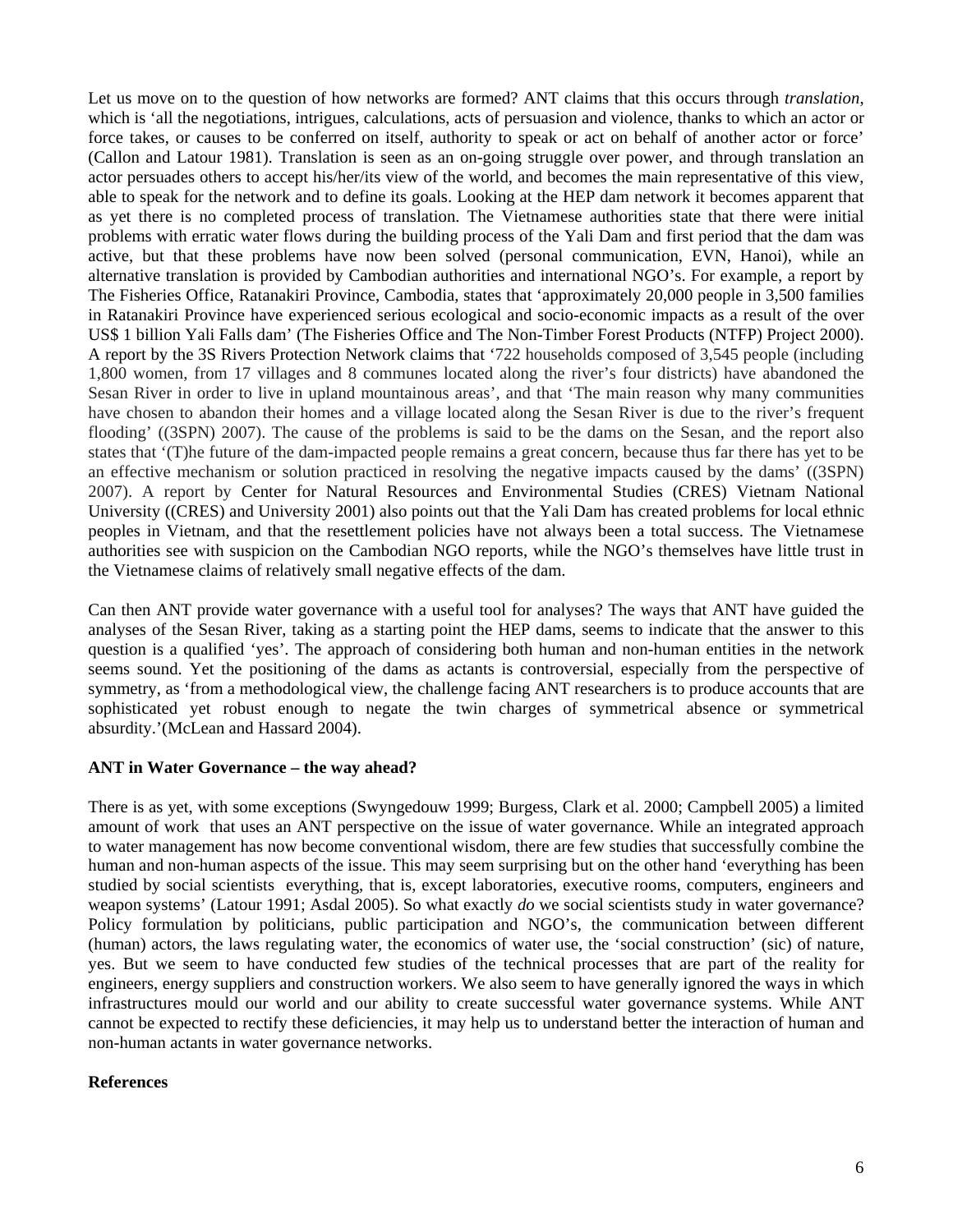- (3SPN), S. R. P. N. (2007). Abandoned Villages along the Sesan River in Ratanakiri Province, Northeastern Cambodia.
- (CRES), C. f. N. R. a. E. S. and V. N. University (2001). Study into impact of Yali Falls Dam on resettled and downstream communities.
- Asdal, K. (2005). "Returning the Kingdom to the King: A Post-Constructivist Response to the Critique of Positivism." Acta Sociologica **48**(3): 253-261.
- Bruun, H. and R. Langlais (2003). "On the Embodied Nature of Action." Acta Sociologica **46**(1): 31-49.
- Burgess, J., J. Clark, et al. (2000). "Knowledges in action: an actor network analysis of a wetland agrienvironment scheme." Ecological Economics **35**(35): 119-132.
- Callon, M. and B. Latour (1981). Unscrewing the Big Leviathan: How Actors Macro-Structure Reality and How Sociologists Help Them to Do So. Advances in Social Theory and Methodology: Toward an Integration of Micro- and Macro-Sociologies. K. Knorr-Cetina and A. V. Cicourel. London and Henley, UK, Routledge & Kegan Paul**:** 277–303.
- Callon, M., J. Law, et al., Eds. (1986). Mapping the Dynamics of Science and Technology. London, Macmillan.
- Campbell, M. O. N. (2005). "Actor networking, technological planning and conceptions of space: The dynamics of irrigation farming in the coastal savanna of Ghana." Applied Geography **25**: 367-381.
- Combera, A., P. Fishera, et al. (2003). "Actor–network theory: a suitable framework to understand how land cover mapping projects develop?" Land Use Policy **20**: 299–309.
- Demeritt, D. (2002). "What is the 'social construction of nature'? A typology and sympathetic critique." Progress in Human Geography **26**(6): 767-790.
- Foucault, M. (1980). Power/Knowledge. Harlow, Pearson.
- Gooch, G. D. (2004). Transboundary problems not just environmental. World Water and Environmental Engineering.
- Governance, C. o. G. (1995). Our Global Neighbourhood: The Report of the Commission on Global Governance. Oxford, Oxford University Press.
- Healy, S. (2004). "A 'post-foundational' interpretation of risk: risk as 'performance'." Journal of Risk Research **7**(3): 277-296.
- Latour, B. (1987). Science in Action. Milton Keynes, Open University Press.
- Latour, B. (1991). "The Impact of Science Studies on Political Philosophy." Science, Technology and Human Values **16**: 3-19.
- Latour, B. (1993). We Have Never Been Modern. Hemel Hempstead, Harvester Wheatsheaf.
- Latour, B. (1996). "On Interobjectivity." Mind, Culture and Activity **3**(4): 228-245.
- Latour, B. (1999). On recalling ANT. Actor Network Theory and After. J. Law and J. Hassard. Oxford, Blackwell Publishers/The Sociological Review.**:** 15-25.
- Latour, B. (1999). Pandora's Hope: Essays on the Reality of Science Studies. Cambridge Massachusetts/London, Harvard University Press.
- Latour, B. (1999). Politiques de la nature. Comment faire entrer les sciences en démocratie. Paris, Editions la Découverte.
- Latour, B. (2004). The Politics of Nature: How to bring the sciences into democracy. Cambrife, Ma., Harvard University Press.
- Law, D. and J. Hassard, Eds. (1999). Actor Network Theory and After. Oxford, Blackwell.
- Law, J. (1992). "Notes on the Theory of the Actor Network: Ordering, Strategy and Heterogeneity." Systems Practice. **5**: 379-393.
- McLean, C. and J. Hassard (2004). "Symmetrical Absence/Symmetrical Absurdity: Critical Notes on the Production of Actor-Network Accounts." Journal of Management Studies **41**(3): 493-519.
- Murdoch, J. (1997). "Towards a geography of heterogeneous associations." Progress in Human Geography **21**: 321–337.
- Murdoch, J. (1998). "The Spaces of Actor-Network Theory." Geoforum **29**(4): 357-374.
- Öjendal, J., V. Mathur, et al. (2002). Environmental Governance in the Mekong: Hydropower Site Selection Processes in the
- Se San and Sre Pok Basins. Stockholm, Stockhom Environment Institute.
- Pels, D., K. Hetherington, et al. (2002). "The Status of the Object: Performances, Mediations, and Techniques." Theory, Culture & Society **19**(5/6): 1-21.